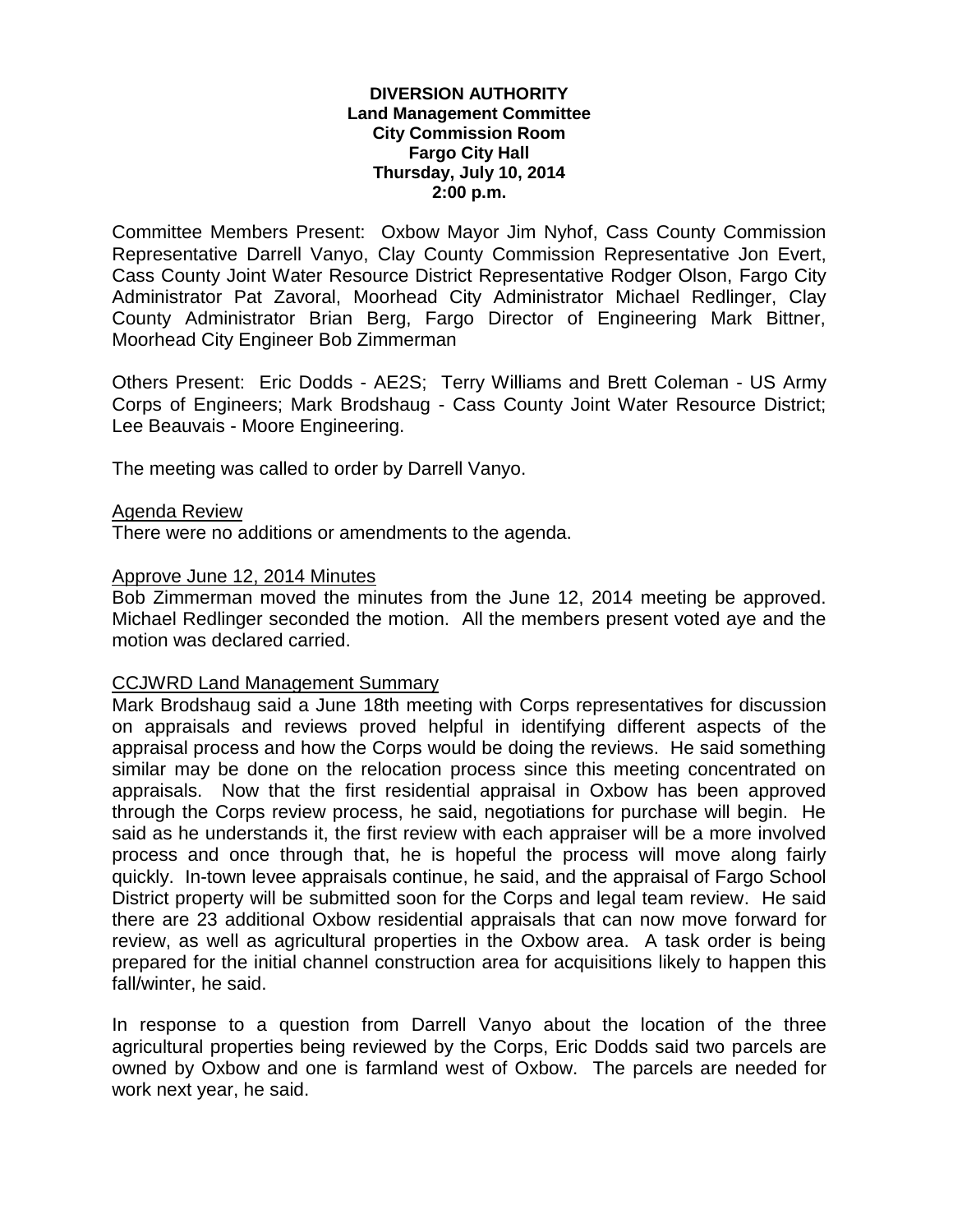Jim Nyhof said the negotiation process will require more understanding and suggested a workshop or some other way to get the word out be offered, so affected property owners in Oxbow can begin planning for the negotiation process. He said the majority of the residents being displaced intend to rebuild in Oxbow and do not know what steps to take to prepare. Five residents will need to start rebuilding this fall, he said, and little is being done to give them direction. He said there are details, such as how Oxbow transfers a title to a lot for a homeowner, that need to be worked out. Without a title, he said, the house cannot be built.

Eric Dodds said there have been discussions with ProSource recognizing that Oxbow property owners are interested in understanding the process. He said he expects a relocation process document will be produced; however, each property in Oxbow will be a unique situation and it is important to begin the process of having relocation specialists working one-on-one with the residents to get questions answered.

In response to a question from Mark Bittner about which appraisal firms are being used, Eric Dodds said ProSource is doing residential appraisals in Oxbow, the Ulteig team is doing the agricultural property around Oxbow and HMG is doing the in-town appraisals.

In response to a question from Jim Nyhof regarding the status of the appraisal of the clubhouse facility which seems to be taking a long time, Eric Dodds said it is his understanding that it has been completed and a small group meeting is to be set up to start discussing the details.

# Property & Farmland Management Update

Eric Dodds said there has not been any farmland management activity during the last month and none is expected until fall. Sales on five lots in Hayden Heights have closed, he said, and there are offers on two more.

# Agricultural Risk Economic Evaluation Consulting Assignment Plan

Eric Dodds said the Corps position is that flowage easements are effective in mitigating negative agricultural impacts. He said a study done by Watts and Associates looked at options for producing crop insurance as an alternative or to complement flowage easements. A key question that came from that study was whether crop insurance would reduce the cost or value of flowage easements if the Diversion Authority were to offer it, he said. In an attempt to answer that question, he said, an agricultural risk evaluation consulting assignment plan was discussed at the Finance Committee meeting and the production of a draft RFQ was approved. He said the RFQ would seek qualifications from agricultural economic consulting firms to conduct analysis, and potentially appraisals, on properties within the staging area and benchmark those values. He said the suggestion is that for now, the crop insurance mirror the federal crop insurance program for simplicity.

Rodger Olson said the members of the Agricultural Subcommittee really want the insurance product and he will push for cooperation from members of that group to present some land for appraisal to see the impact. The consulting company will not